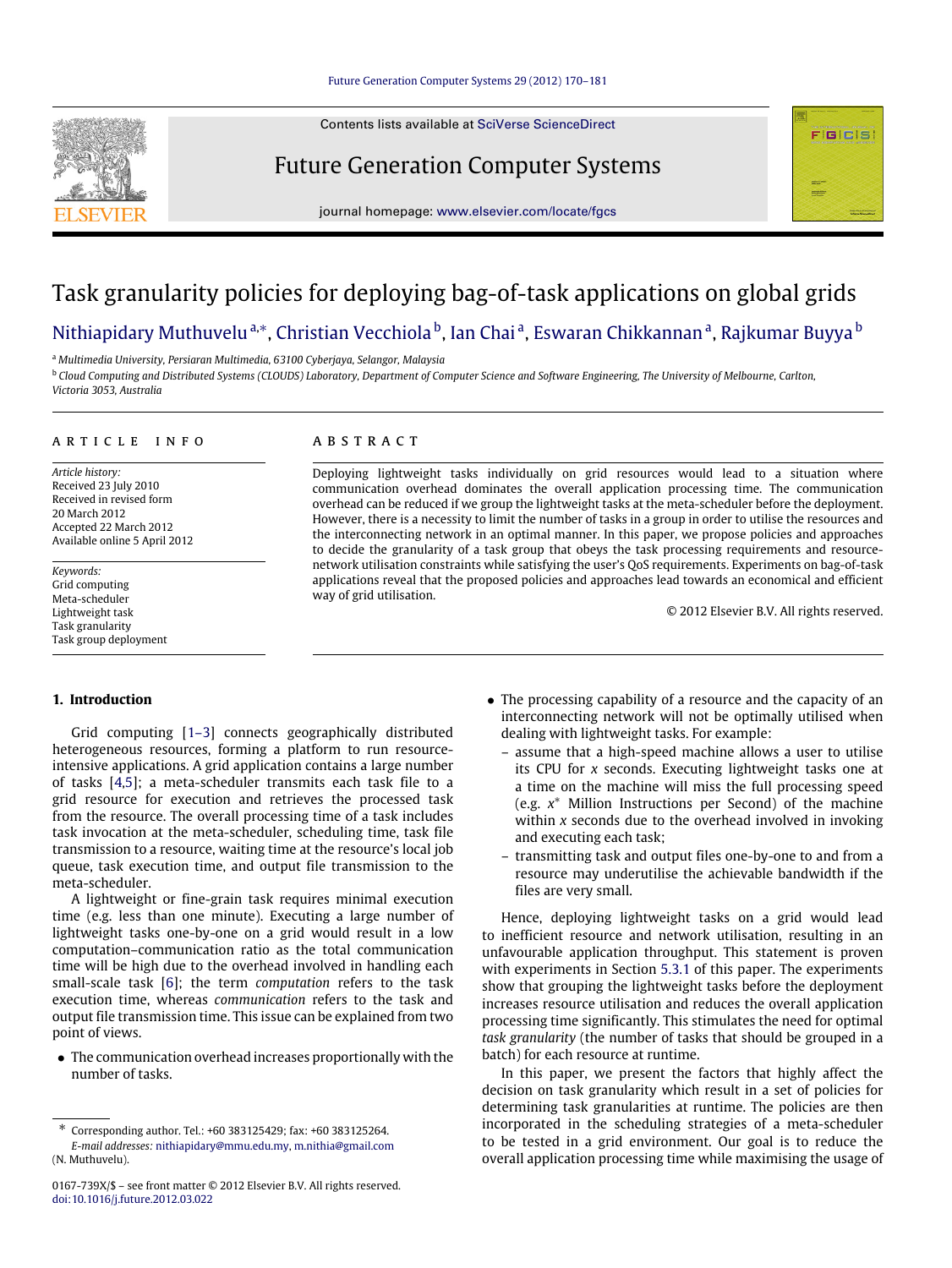resource and network capacities, and obeying the quality of service (QoS) requirements.

The scheduling strategies are designed to handle computationintensive, parametric and non-parametric sweep applications. They assume that all the tasks in an application are independent, computational, and have a similar compilation platform.

The rest of the paper is organised as follows: The related work is explained in Section [2.](#page-1-0) Section [3](#page-1-1) describes the factors involved in deciding the task granularity followed by the task granularity policies. Section [4](#page-3-0) presents the approaches to deal with the issues induced by the task granularity policies. The process flow of the proposed meta-scheduler is explained in a subsection of Section [4.](#page-3-0) Section [5](#page-6-1) brings the performance analysis of the scheduling strategies. Finally, Section [6](#page-10-4) concludes the paper by suggesting future work.

#### <span id="page-1-0"></span>**2. Related work**

Task granularity adaptation has been one of the most important research problems in batch processing.

Algorithms pertaining to sequencing tasks in multiple batches for executions on a single machine to minimise the processing delays were demonstrated in [\[7](#page-10-5)[,8\]](#page-10-6). Following from these experiments, Mosheiov and Oron proposed an additional parameter, maximum/minimum batch size, to control the number of tasks to be grouped in a batch in [\[9\]](#page-10-7).

James et al. [\[10\]](#page-10-8) scheduled equal numbers of independent jobs using various scheduling algorithms to a cluster of nodes. However, their attempt caused an additional overhead as the nodes were required to be synchronised after each job group execution iteration.

Sodan et al. [\[11\]](#page-10-9) conducted simulations to determine the optimal number of jobs in a batch to be executed in a parallel environment. The total number of jobs in a batch is optimised based on minimum and maximum group size, average run-time of the jobs, machine size, number of running jobs in the machine, and minimum and maximum node utilisation. These simulations did not consider varying network usage or bottlenecks. In addition, the total number of jobs in a batch is constrained with static upper and lower bounds.

Work towards adapting computational applications to constantly changing resource availability has been conducted by Maghraoui et al. [\[12\]](#page-10-10). A specific API with special constructs is used to indicate the atomic computational units in each user job. Upon resource unavailability, the jobs are resized (split or merged) before being migrated to another resource. The special constructs in a job file indicates the split or merge points.

A few simulations have been conducted to realise the effect of task grouping in a grid [\[13\]](#page-10-11). The tasks were grouped based on resource's Million Instructions Per Second (MIPS) and task's Million Instructions (MI). MIPS or MI are not the preferred benchmark matrices as the execution times for two programs of similar MI but with different compilation platforms can differ [\[14\]](#page-10-12). Moreover, a resource's full processing capacity may not be available all the time because of I/O interrupt signals.

In 2008 [\[15\]](#page-10-13), we designed a scheduling algorithm that determines the task granularity based on QoS requirements, task file size, estimated task CPU time, and resource constraints on maximum allowed CPU time, maximum allowed wall-clock time, maximum task file transmission time, and task processing cost per time unit. The simulation shows that the scheduling algorithm performs better than conventional task scheduling by 20.05% in terms of overall application processing time when processing 500 tasks. However, it was assumed that the task file size is similar to the task length which is an oversimplification as the tasks may contain massive computation loops.

In our previous work [\[16\]](#page-10-14), we enhanced our scheduling algorithm by treating the file size of a task separately from its processing needs. The algorithm also considers two additional constraints: space availability at the resource and output file transmission time. In addition, it is designed to handle unlimited number of user tasks arriving at the scheduler at runtime.

This paper is an improvement of our previous work [\[16](#page-10-14)[,17\]](#page-10-15). We enhanced our scheduling strategies to coordinate with clusterbased resources without synchronisation overhead. The strategies support the tasks from both parametric and non-parametric sweep applications. We developed a meta-scheduler, implemented our proposed task grouping policies and approaches, and tested the performance in a real grid environment. The user tasks are transparent to the meta-scheduler and there is no need for a specific API to generate the tasks.

#### <span id="page-1-1"></span>**3. Factors influencing the task granularity**

[Table 1](#page-2-0) depicts the terms or notations and the corresponding definitions that will be used throughout this paper.

Our aim is to group multiple fine-grain tasks into a batch before deploying the batch on a resource. When adding a task into a batch or a group, the processing need of the batch will increase. This demands us to control the number of tasks in a batch or the resulting granularity. As a grid resides in a dynamic environment, the following factors affect the task granularity for a particular resource:

- The processing requirements of the tasks in a grid application.
- The processing speed and overhead of the grid resources.
- The resource utilisation constraints imposed by the providers to control the resource usage [\[18\]](#page-10-16).
- The bandwidths of the interconnecting networks [\[19\]](#page-10-17).
- The QoS requirements of an application [\[20\]](#page-10-18).

[Fig. 1](#page-3-1) depicts the information flow pertaining to the abovementioned factors in a grid environment. The grid model contains three entities: User Application; Meta-Scheduler; and Grid Resources. (1) The first input set to the meta-scheduler comes from the user application which contains a bag of tasks (BoT).

- *Tasks*: A task (*T* ) contains files relevant to the execution instruction, library, task or program, and input data.
- *Task Requirements*: Each task is associated with task requirements or characteristics which consist of the size of the task file (*TFSize*), the estimated size of the output file (*OFSize*), and the estimated CPU time of the task (*ETCPUTime*). The *ETCPUTime* is an estimation given by the user based on sample task executions on the user's local machine. In our context, the *ETCPUTime* of a task is measured at the application or task level (not at processor level): from the start of a task execution till the end of the task execution.
- *QoS*: The user budget (*UBudget*) and deadline (*UDeadline*) allocated for executing all the tasks in the BoT.

(2) The second input set to the meta-scheduler is from the grid resources (*GR*) participating in the environment. The resource providers impose utilisation constraints on the resources in order to avoid the resources from being overloaded or misused [\[18](#page-10-16)[,21\]](#page-10-19). The utilisation constraints of a particular resource, *R*, are:

- *Maximum Allowed CPU Time (MaxCPUTime)*: The maximum time allowed for the execution of a task or a batch at a resource.
- *Maximum Allowed Wall-Clock Time (MaxWCTime)*: The maximum time a task or a batch can spend at the resource. This encompasses task CPU time and task processing overhead at the resource (task waiting time, and task packing and unpacking overhead).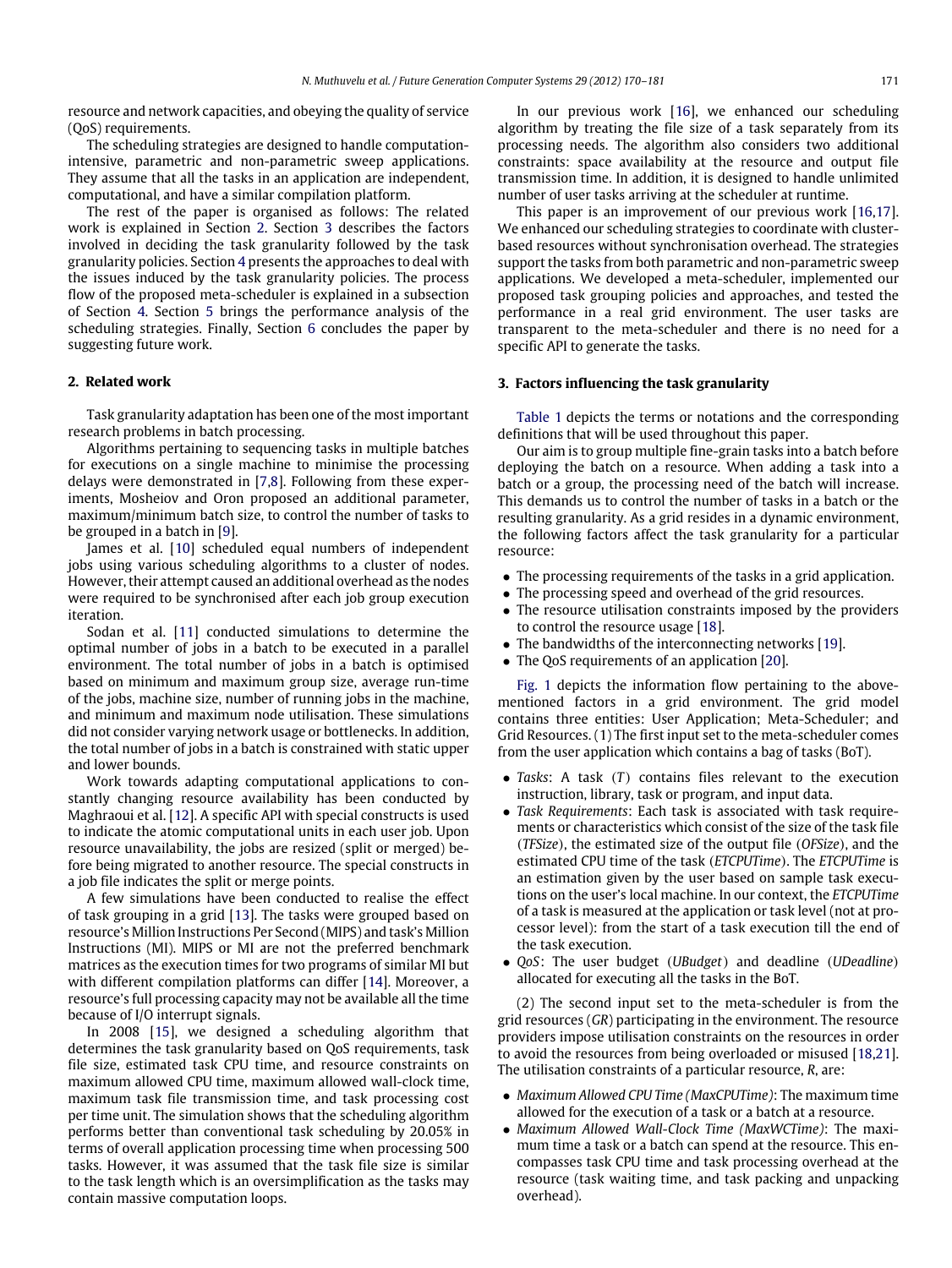| erms and definitions.                                                                |
|--------------------------------------------------------------------------------------|
| User application and task requirements                                               |
| <b>Bag of Tasks</b>                                                                  |
| A Task                                                                               |
| <b>Task File Size</b>                                                                |
| <b>Estimated Task CPU Time</b>                                                       |
| <b>Output File Size</b>                                                              |
| User Budget allocated for a grid application                                         |
| User Deadline for completing a grid application                                      |
| Grid resources and resource-network utilisation constraints                          |
| A set of Grid Resources                                                              |
| A grid Resource                                                                      |
| <b>Maximum allowed CPU Time</b>                                                      |
| Maximum allowed Wall-Clock Time                                                      |
| Maximum allowed storage Space for the task and output files                          |
| Task Processing Cost per time unit                                                   |
| Maximum allowed file Transmission Time between the meta-scheduler and a resource     |
| Task categories and the average requirements of each category                        |
| <b>Task File Size Class Interval</b>                                                 |
| <b>Estimated Task CPU Time Class Interval</b>                                        |
| <b>Output File Size Class Interval</b>                                               |
| <b>Task Category</b>                                                                 |
| Average Task File Size of a task category                                            |
| Average Estimated Task CPU Time of a task category                                   |
| Average Output File Size of a task category                                          |
| Average deployment metrics of each task category-resource pair                       |
| E.g. Average deployment metrics of a task category k on a resource j, $TCat_k - R_i$ |
| Average meta-Scheduler To Resource task file transmission Time                       |
| Average task CPU Time                                                                |
|                                                                                      |
| Average task Wall-Clock Time                                                         |
| <b>Average task Processing Cost</b>                                                  |
| Average Resource To meta-Scheduler output file transmission Time                     |
| Average task processing Overhead                                                     |
|                                                                                      |

<span id="page-2-0"></span>**Table 1 Table 1**<br>Terms and definition

- *Maximum Allowed Storage Space (MaxSpace)*: Maximum space that a task or a batch (including the corresponding output files) can occupy at the resource at a time.
- *Task Processing Cost (PCost)*: The task execution cost per time unit charged by a resource.

(3) The third input is the network utilisation constraint:

• *Maximum Allowed File Transmission Time (MaxTransTime)*: The tolerance threshold or the maximum time that a metascheduler can wait for the task and output files to be transmitted to and from a resource.

In order to form a task group, having these input sets, the policies on task granularity can be generalised as follows.

Assuming that a bag of tasks contains *n* tasks,

 $B \circ T = \{T_0, T_1, T_2, T_3, T_4, \ldots, T_{n-1}\}; \quad B \circ T_{T \circ T A L} = n$ 

and the grid environment consists of *r* resources,

 $GR = \{R_0, R_1, R_2, R_3, R_4, \ldots, R_{r-1}\}; \quad GR_{\text{TOTAL}} = r$ 

the seven policies for determining the granularity of a task group, *TG*, for a grid resource, *Ri*, would be:

- Policy 1: *TG* CPU time ≤ *MaxCPUTimeRi*
- Policy 2: *TG* wall-clock time  $\leq$  *MaxWCTime*<sub>*Ri*</sub>
- Policy 3: *TG* and output transmission time  $\leq$  *MaxTransTime*<sub>*Ri*</sub>
- Policy 4: *TG* and output file size  $\leq$  *MaxSpace*<sub>*Ri*</sub>
- Policy 5: *TG* turnaround time ≤ Remaining *UDeadline*
- Policy 6: *TG* processing cost ≤ Remaining *UBudget*
- Policy 7: Number of tasks in  $TG \leq$  Remaining  $B\sigma T_{TOTAL}$

where, Policies 1–4 are related to resource-network utilisation constraints, Policies 5–6 are on QoS requirements, and Policy 7 is to check the task availability.

However, there are three issues that affect the task granularity decision according to these seven policies as the grid resides in an environment of heterogeneous resources and fluctuating network conditions.

*ISSUE* I: A grid resource can be a supercomputer, a cluster of multiple nodes, a node with multiple processing cores, etc. The wall-clock time of a task is influenced by the speed of a resource's local job scheduler (e.g. SGE, PBS, LSF, Libra, thread-level schedulers, etc.) and the current processing load of the resource. In order to obey the Policies 2 and 5, one should know the overheads of resources' queueing systems in advance.

*ISSUE* II: Task CPU time differs according to the resources' processing capabilities. For example, a group of five tasks might be handled by *Resource A* smoothly, whereas it may exceed the maximum allowed CPU time or wall-clock time of *Resource B*, in spite of having a similar architecture as *Resource A*. In addition, the CPU time highly depends on the programming model and compilation platform of the task. Relevant to this issue is the term 'fine-grain' or 'lightweight' which is very fuzzy in nature. For example, an executable file with 20,000 instructions can be a fine-grain task for a machine that processes 10,000 instructions per second. However, a machine that processes 10 instructions per second will consider the executable file as an average- or coarsegrain task. Hence, we should learn the resource speed and the processing need of the tasks prior to the task grouping in order to obey Policies 1 and 6.

*ISSUE* III: Task grouping increases the file size to be transmitted to and from the resources. Hence, the network will be overloaded if there is no control over the number of files to be grouped into a single batch. Here, we should consider the varying achievable bandwidth and the latency of the interconnected network [\[19](#page-10-17)[,22\]](#page-10-20). For example, the network bandwidth at time *t<sup>x</sup>* may support the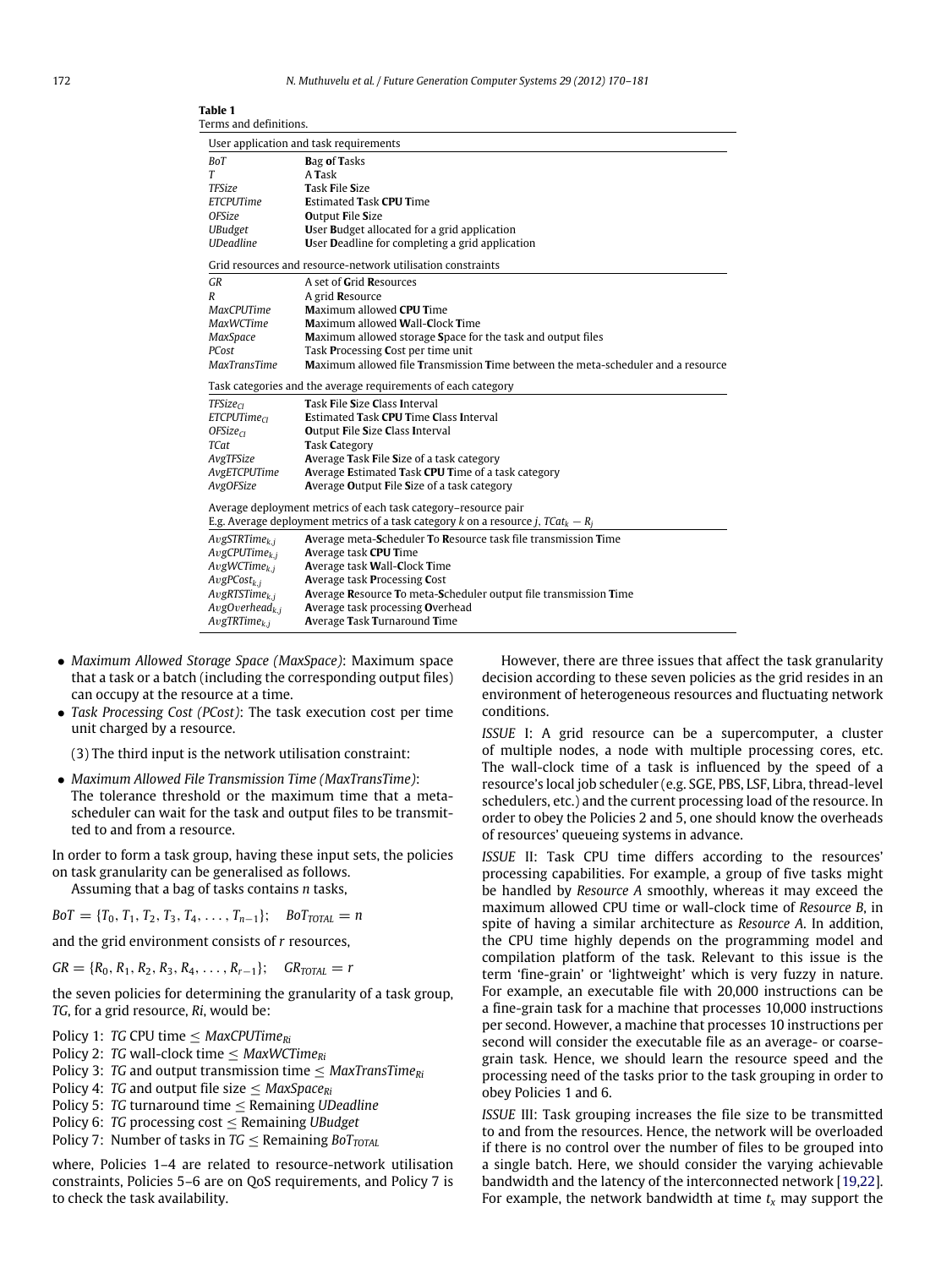<span id="page-3-1"></span>

**Fig. 1.** The meta-scheduler and the information flow.

transmission of a batch of seven tasks, however, at time *t<sup>y</sup>* this may result in a heavily-loaded network, leading to an unfavourable transmission time (where  $x < v$ ). Therefore, we should determine the appropriate file size that can be transferred at a particular time in order to utilise the achievable bandwidth and obey the Policies 3 and 5.

These issues are caused by the dynamic nature of a grid environment. Hence, there is a need for periodic observations on the status of the grid.

## <span id="page-3-0"></span>**4. Implementation of the meta-scheduler**

In our meta-scheduler, the issues mentioned in Section [3](#page-1-1) are tackled using three approaches in the following order:

- Task Categorisation: Categorising the tasks according to their requirements.
- Task Category–Resource Benchmarking: Learning the behaviour of the grid in response to the executions of the categorised tasks.
- Average Analysis: Learning the behaviour of the grid periodically in response to the executions of the categorised tasks.

These three approaches and the process flow of the metascheduler are explained in the following subsections.

#### <span id="page-3-2"></span>*4.1. Task categorisation*

The tasks in a parametric-sweep BoT are similar in terms of task file size, while varying in terms of CPU time and output file size. The tasks in a non-parametric sweep BoT vary in terms of CPU time, and the task and output file size. When adding a task into a group, the *TFSize*, *ETCPUTime*, and *OFSize* of the task group get accumulated. Hence, the scheduler should select the most appropriate tasks from the BoT (in a timely manner) so that the resulting task group satisfies all the seven policies. This demands the need for proper task file management and file searching strategies.

Here, we arrange the tasks in a tree structure based on certain class interval thresholds applied to *TFSize*, *ETCPUTime*, and *OFSize*. This approach divides the tasks into categories according to the task file size class interval(*TFSizeCI*), followed by the estimated task CPU time class interval(*ETCPUTimeCI*), and then the output file size class interval (*OFSize<sub>CI</sub>*).

Algorithm 1 depicts the level 1 categorisation in which the tasks are divided into categories (*TCat*) based on *TFSize* of each task and the *TFSizeCI* . The range of a category is set according to *TFSizeCI* . For example, the range of:

*TCat*<sup>0</sup>: 0 to (1.5  $\times$  *TFSize*<sub>*CI*</sub></sub>) *TCat*<sub>1</sub>:  $(1.5 \times TFSize_{Cl})$  to  $(2.5 \times TFSize_{Cl})$ *TCat*<sub>2</sub>: (2.5  $\times$  *TFSize*<sub>*CI*</sub></sub>) to (3.5  $\times$  *TFSize*<sub>*CI*</sub></sub>)

| <b>Algorithm 1:</b> Level 1 Task Categorisation. |                                                                          |  |  |  |  |  |
|--------------------------------------------------|--------------------------------------------------------------------------|--|--|--|--|--|
|                                                  | <b>Data:</b> Requires <i>TFSize</i> of each T and <i>TFSize</i> $\alpha$ |  |  |  |  |  |
|                                                  | <b>1 for</b> $i \leftarrow 0$ to BoT <sub>TOTAI</sub> <b>do</b>          |  |  |  |  |  |
| 2                                                | <b>if</b> $T_{i=TFSize}$ < TFSize <sub>CI</sub> then                     |  |  |  |  |  |
| 3                                                | $TCatID \leftarrow 0$                                                    |  |  |  |  |  |
| 4                                                | else                                                                     |  |  |  |  |  |
| 5                                                | ModValue $\leftarrow T_{i=TFSize}$ mod TFSize <sub>CI</sub>              |  |  |  |  |  |
| 6                                                | BaseValue $\leftarrow T_{i - TFSize} - ModValue$                         |  |  |  |  |  |
| 7                                                | <b>if</b> ModValue $\langle$ TFSize <sub>CL</sub> /2 <b>then</b>         |  |  |  |  |  |
| я                                                | $TCatID \leftarrow (BaseValue/TFSize_{CI}) - 1$                          |  |  |  |  |  |
| 9                                                | else                                                                     |  |  |  |  |  |
| 10                                               | $TCatID \leftarrow ((BaseValue + TFSize_{CI})/TFSize_{CI}) - 1$          |  |  |  |  |  |
| 11                                               | $T_i$ belongs to TCat of ID TCatID                                       |  |  |  |  |  |

The category ID (*TCatID*) of a task is 0 if its *TFSize* is less than the *TFSizeCI* (line 2, 3). Otherwise, the mod and base values (line 5, 6) of the *TFSize* are computed to determine the suitable category range. For example, when *TFSize* $C_I = 10$  size unit, then

```
tasks with (0 < TFSize < 15) belong to TCat<sub>0</sub>tasks with (15 \leq TFSize < 25) belong to TCat_1tasks with (25 \leq TFSize < 35) belong to TCat_2
```
This is followed by level 2 categorisation in which the categories from level 1 are further divided into sub-categories according to *ETCPUTime* of each task and *ETCPUTime*<sub>*CI*</sub>. A similar categorisation algorithm is applied for this purpose. For example, when *ETCPUTime* $C_I = 6$  time unit, then the tasks in

```
TCat<sup>0</sup> with (0 < ETCPUTime < 9) belong to TCat_{0-0}TCat<sup>0</sup> with (9 \leq ETCPUTime < 15) belong to TCat<sup>0−1</sup>
TCat<sub>1</sub> with (0 < ETCPUTime < 9) belong to TCat_{1-0}TCat<sub>1</sub> with (9 \leq ETCPUTime < 15) belong to TCat<sub>1−1</sub>
```
Subsequently, level 3 categorisation divides the categories from level 2 into sub-categories based on *OFSize* and *OFSize* $G$ . For example, when *OFSize* $C_I = 10$  size unit, then the tasks in

*TCat*<sub>0−0</sub> with (0 < *OFSize* < 15) belong to *TCat*<sub>0−0−0</sub> *TCat*<sub>0−0</sub> with (15 ≤ *OFSize* < 25) belong to  $TCat_{0-0-1}$  $TCat_{0-1}$  with (0 < *OFSize* < 15) belong to  $TCat_{0-1-0}$ *TCat*<sub>0−1</sub> with (15  $\leq$  *OFSize* < 25) belong to *TCat*<sub>0−1−1</sub>

[Fig. 2](#page-4-0) presents an instance of task categorisation when  $TFSize_{CI}$  = 10, *ETCPUTime<sub>CI</sub>* = 6, and *OFSize<sub>CI</sub>* = 10. The categories at each level are created only when there is at least one task belonging to that particular category. For each resulting *TCat*, the average task requirements are computed, namely, average task file size (*A*v*gTFSize*), average estimated task CPU time (*A*v*gETCPUTime*), and average output file size (*A*v*gOFSize*). These average task requirements will be used by the meta-scheduler in a later process (in Section [4.2\)](#page-4-1).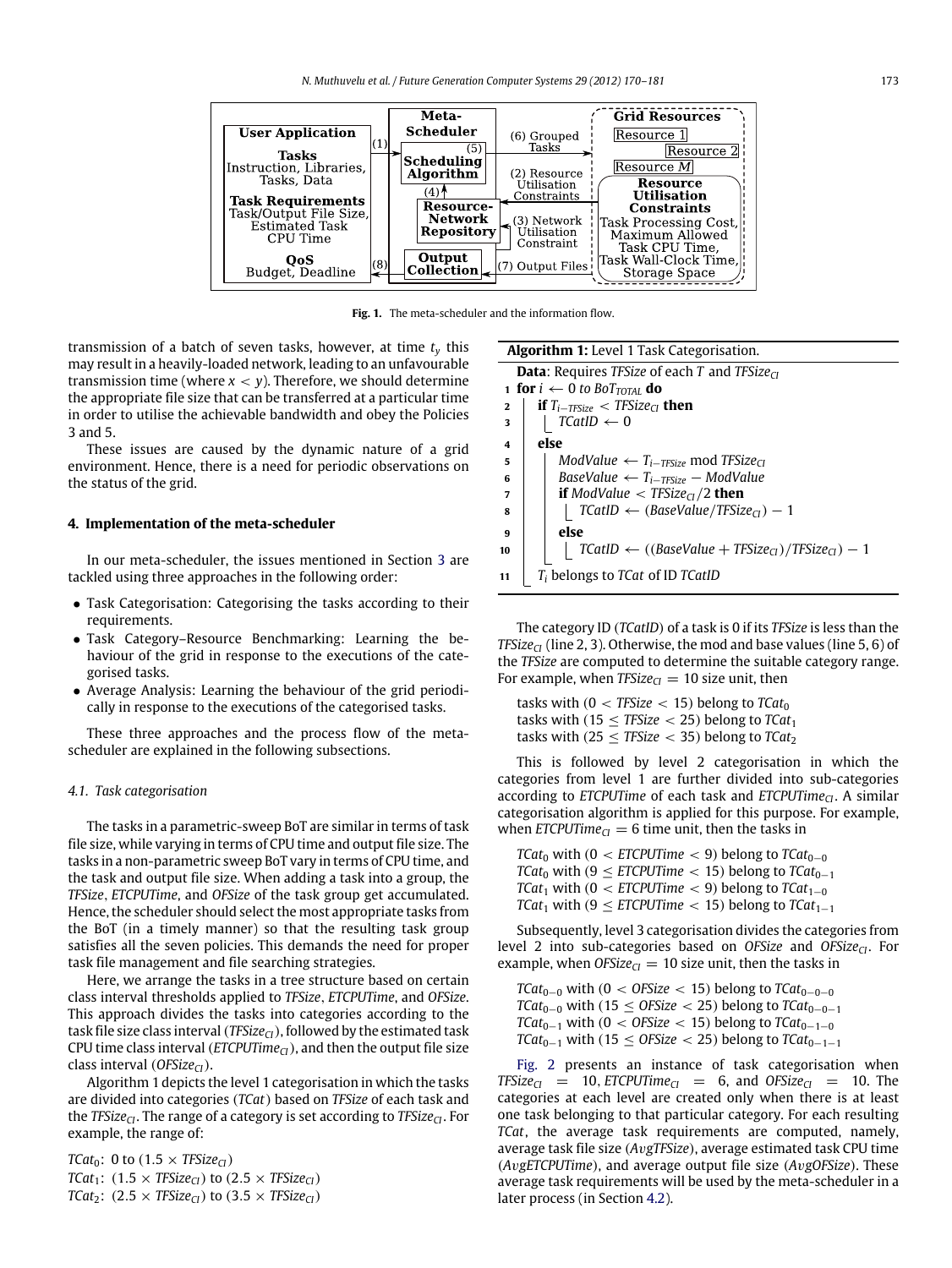<span id="page-4-0"></span>

**Fig. 2.** Task categorisation.

This file organisation allows the meta-scheduler to easily locate the category that obeys the seven policies. Then, it selects a task file from the particular category to be added into a batch.

The order of the categorisation process can be altered; e.g. in level 1 categorisation, the tasks can be divided according to *ETCPUTime<sub>CI</sub>* instead of *TFSize<sub>CI</sub>*. The resulting categories are not affected by the categorisation order, but merely depend on the class interval used at each level. Small class intervals can be used to increase the number of resulting categories in order to achieve better accuracy when selecting a task for a batch.

## <span id="page-4-1"></span>*4.2. Task category–resource benchmarking*

As mentioned in Section [3,](#page-1-1) the performance and overhead of the resources or the network cannot be estimated based on some written specifications. Hence, we suggest a benchmark phase where a few tasks are selected from the BoT and deployed on the resources. This is to study the behaviour of the grid when dealing with the user tasks before scheduling the entire BoT.

For this purpose, first, we determine the dominating categories based on the total number of tasks in the categories. Then, we select *p* tasks from the first 20%–50% of the dominating categories and send to each resource. The total number of benchmark tasks, *BTasksTOTAL*, with *m* dominating categories can be expressed as:

$$
BTasks_{TOTAL} = m \times p \times GR_{TOTAL}.
$$
 (1)

Upon retrieving the processed output files of a benchmark task, the remaining *UBudget* and *UDeadline* are updated accordingly. Then, the following seven deployment metrics of the task are computed:

task file transmission time (meta-scheduler to resource); CPU time; wall-clock time; processing cost; output file transmission time (resource to meta-scheduler); processing overhead (task waiting time, and task packing and unpacking time at the resource); and turnaround time.

Finally, after completing all the benchmark tasks, the average of each deployment metric is computed for each task category–resource pair. For a category *k*, the average deployment metrics on a resource *j* are expressed as average deployment metrics of  $TCat_k - R_j$ , which consist of:

average task file transmission time (*A*v*gSTRTimek*,*j*); average CPU time (*A*v*gCPUTimek*,*j*); average wall-clock time (*A*v*gWCTimek*,*j*); average processing cost (*A*v*gPCostk*,*j*); average output file transmission time (*A*v*gRTSTimek*,*j*); average processing overhead (*A*v*gO*v*erheadk*,*j*); and average turnaround time (*A*v*gTRTimek*,*j*).

It can be noticed that not all the categories are participating in this benchmark. Therefore, the average deployment metrics of those categories will be updated based on the average ratio of the categories participated in the benchmark. For example, assume that  $TCat_0$ ,  $TCat_1$ , and  $TCat_3$  have participated in the benchmark. The average CPU time of  $TCat_2$  for a resource  $j$  can be updated as follows:

$$
AvgCPUTime_{2,j}
$$
 based on  $TCat_0$ 

 $=$  *AvgETCPUTime*<sub>2</sub> × (*AvgCPUTime*<sub>0,*j*</sub>/*AvgETCPUTime*<sub>0</sub>)

*A*v*gCPUTime*2,*<sup>j</sup>* based on *TCat*<sup>1</sup>

 $=$  *AvgETCPUTime*<sub>2</sub> × (*AvgCPUTime*<sub>1,j</sub>/*AvgETCPUTime*<sub>1</sub>)

*A*v*gCPUTime*2,*<sup>j</sup>* based on *TCat*<sup>3</sup>

 $=$  *AvgETCPUTime*<sub>2</sub> × (*AvgCPUTime*<sub>3</sub>*,j*</sub>/*AvgETCPUTime*<sub>3</sub>*)*.

Assuming that *m* task categories have participated in the benchmark phase, then the *A*v*gCPUTime*2,*<sup>j</sup>* can be formulated as,

$$
AvgCPUTime_{2,j} = \left(AvgETCPUTime_{2} \times \sum_{k=0}^{m-1} (AvgCPUTime_{k,j}/AvgETCPUTime_{k})\right) / m
$$

where *k* denotes the TCatID in the benchmark and *k* takes specific values in the range  $\{0, 1, 2, \ldots, \text{TCat}_{\text{TOTAL}} - 1\}.$ 

A similar rule is applied to update the other task deployment metrics in the following order:

$$
AvgSTRTime_{i,j} = \left(AvgTFSize_i
$$
\n
$$
\times \sum_{k=0}^{m-1} (AvgSTRTime_{k,j}/AvgTFSize_k) \right) / m
$$
\n
$$
AvgCPUTime_{i,j} = \left(AvgETCPUTime_i
$$
\n
$$
\times \sum_{k=0}^{m-1} (AvgCPUTime_{k,j}/AvgETCPUTime_k) \right) / m
$$
\n
$$
AvgRTSTime_{i,j} = \left(AvgOFSize_i
$$
\n
$$
\times \sum_{k=0}^{m-1} (AvgRTSTime_{k,j}/AvgOFSize_k) \right) / m
$$
\n
$$
AvgPCost_{i,j} = \left(AvgCPUTime_{i,j}
$$
\n
$$
\times \sum_{k=0}^{m-1} (AvgPCost_{k,j}/AvgCPUTime_{k,j}) \right) / m
$$
\n
$$
AvgOverhead_{i,j} = \left(\sum_{k=0}^{m-1} AvgOverhead_{k,j}\right) / m
$$

 $AvgWCTime$ <sup>*i*</sup>,*j* =  $AvgCPUTime$ <sup>*i*</sup>,*j* +  $AvgOverhead$ <sup>*i*</sup>,*j*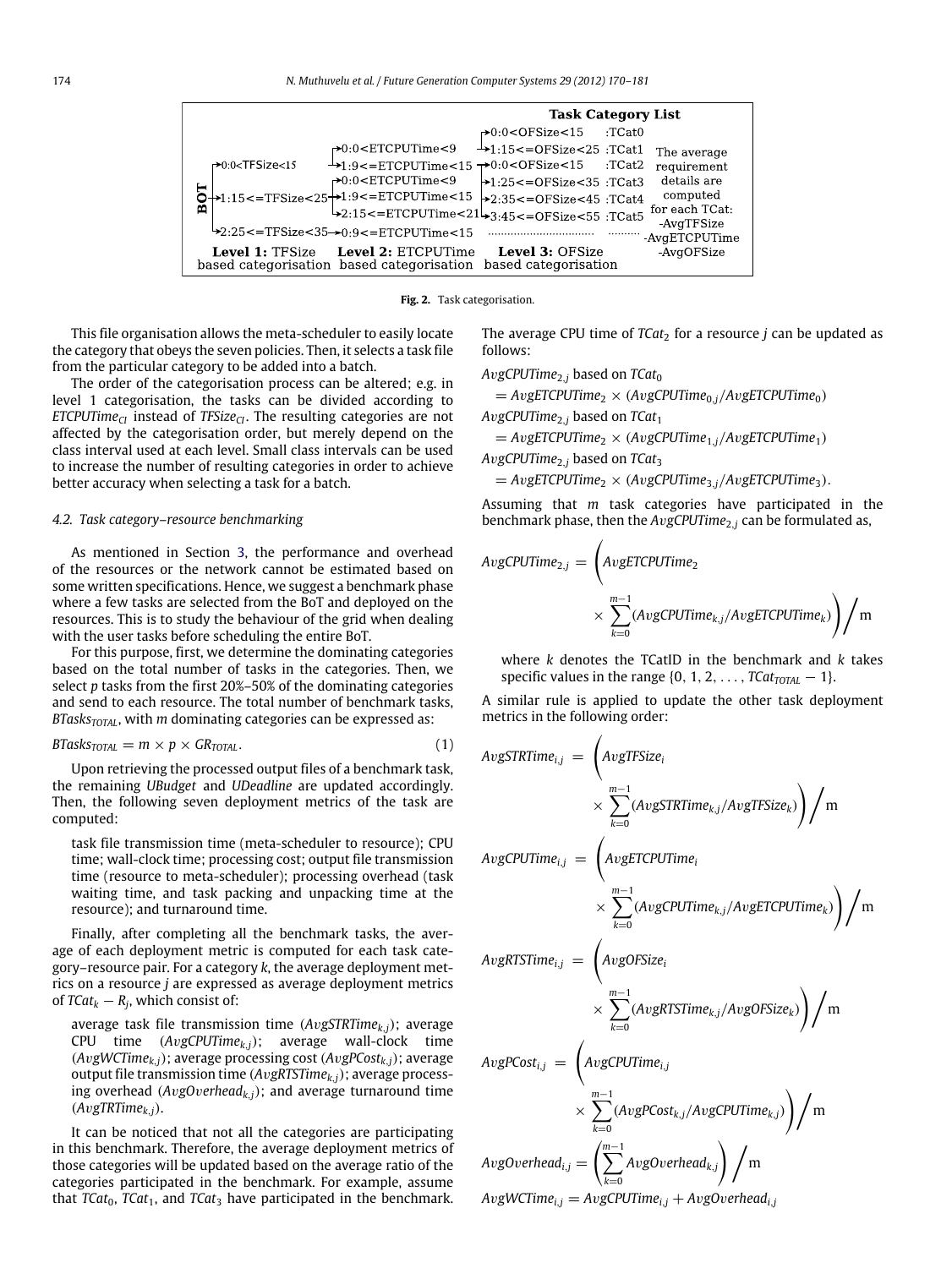<span id="page-5-0"></span>

**Fig. 3.** Process flow of the meta-scheduler system.

$$
AvgTRTime_{i,j} = AvgWCTime_{i,j} + AvgSTRTime_{i,j} + AvgSTRTime_{i,j}
$$

where,

*k* denotes the TCatID in the benchmark and *k* takes specific values in the range  $\{0, 1, 2, ..., TCat_{TOTAL} - 1\}$ .

*i* denotes the TCatID missed the benchmark and *i* takes specific values in the range  $\{0, 1, 2, \ldots, \text{TCat}_{\text{TOTAL}} - 1\}.$ 

 $j = 0, 1, 2, \ldots$ ,  $GR_{TOTAL} - 1$  (Grid resource ID).  $m =$  Total categories in the benchmark.

In short, this benchmark phase studies the response or performance of the grid resources and the interconnecting network on each task category.

#### *4.3. Average analysis*

Task categorisation and task category–resource benchmarking help the meta-scheduler to learn the behaviour of the grid. Now, we can group the tasks according to the seven policies as in Section [3.](#page-1-1)

However, as the grid operates in a dynamic environment, the deployment metrics of a task category may not reflect the latest grid environment after a time period [\[23\]](#page-10-21). Hence, the metascheduler should update the deployment metrics of each *TCatk*−*R<sup>j</sup>* pair periodically based on the latest processed task groups.

A group or batch may contain tasks from various categories. The batch is accepted by a resource as a single task. Upon execution, the deployment metrics can only be computed for a batch rather than for the individual tasks in the batch. Hence, our meta-scheduler practices the followings steps to update the deployment metrics of each  $TCat_k - R_i$  pair:

For a resource *R<sup>j</sup>* ,

- 1. Get the latest processed task groups and their 'actual' deployment metrics. Here, we select groups that were successfully processed by *R<sup>j</sup>* within the last 10 min.
- 2. Identify the tasks and their categories in each group. Based on the previous *TCatk*−*R<sup>j</sup>* average metrics, compute the 'estimated' task deployment metrics that each group should obtain.
- 3. For each group, compute the ratios 'estimated': 'actual' of the seven deployment metrics. Use these ratios to estimate and update the latest  $TCat_k - R_i$  average details.
- 4. For those categories which did not participate in the latest processed task groups, update their  $TCat_k - R_i$  average details based on the ratios of the participated categories as explained in Section [4.2.](#page-4-1)

This periodic average analysis on the latest processed task groups will keep updating the meta-scheduler with the current performance of each  $TCat_k - R_j$  pair.

#### *4.4. The meta-scheduler*

We developed a meta-scheduler that practices the proposed task granularity policies and approaches to schedule and deploy fine-grain tasks on individual and cluster-based resources. The meta-scheduler is implemented in Java using multi-threading features. [Fig. 3](#page-5-0) presents the process flow of the entire metascheduler system.

There are eight modules involved in the system, namely, *Controller*, *Task Categorisation*, *Benchmark*, *Task Grouping-Dispatching*, *Output Fetching*, *Constraint Fetching*, *Average Analysis*, and *Task Granularity*.

(1) The *Controller* manages the flow of the meta-scheduler. It ensures that the QoS requirements are satisfied at runtime. (2) The *Task Categorisation* categorises the user tasks as mentioned in Section [4.1.](#page-3-2) (3) Then, it invokes the *Benchmark* which selects *BTasksTOTAL* benchmark tasks from the BoT which will be dispatched (4,5) to the grid resources by *Task Grouping-Dispatching*. (6) The *Output Fetching* then collects the processed benchmark tasks.

After the benchmark phase, (7,8) the *Average Analysis* studies the task category–resource average deployment metrics. (10) The *Constraint Fetching* keeps retrieving the resource-network utilisation constraints periodically, which will be used as conditions in task grouping policies.

(12) Having the categorised tasks, (9)  $TCat_k - R_i$  average deployment metrics, and (11) the resource-network utilisation constraints, the *Task Granularity* determines the number of tasks from various categories that can be assigned into one batch for a particular resource. When selecting a task from a category, the estimated deployment metrics of the group are accumulated from the average deployment metrics of the particular task category. The resulting task granularity must satisfy all the seven policies mentioned in Section [3](#page-1-1) of this paper.

The task categorisation process derives the need for enhancing Policy 7 to control the total number of tasks that can be selected from a category. Hence, the Policy 7 can be expressed as follows:

Policy 7: Total tasks in *TG* from a  $TCat_k \leq size\_of(TCat_k)$ 

where,

 $k = 0, 1, 2, \ldots$ ,  $TCat_{TOTAL} - 1$  (TCatID).

(13,14) After setting the task granularity, the *Task Grouping-Dispatching* groups the selected tasks and transfers the group to the designated resource. Technically, the module compresses the selected tasks into one file. (15) The processed groups are then retrieved by the *Output Fetching*, and the remaining *UBudget* and *UDeadline* are updated accordingly. The cycle (10–15) continues for a certain time period and the *Controller* signals the *Average Analysis* to update the average deployment metrics of each  $TCat_k - R_j$ based on the latest processed task groups. The subsequent decision on task granularity will be according to the updated average deployment metrics.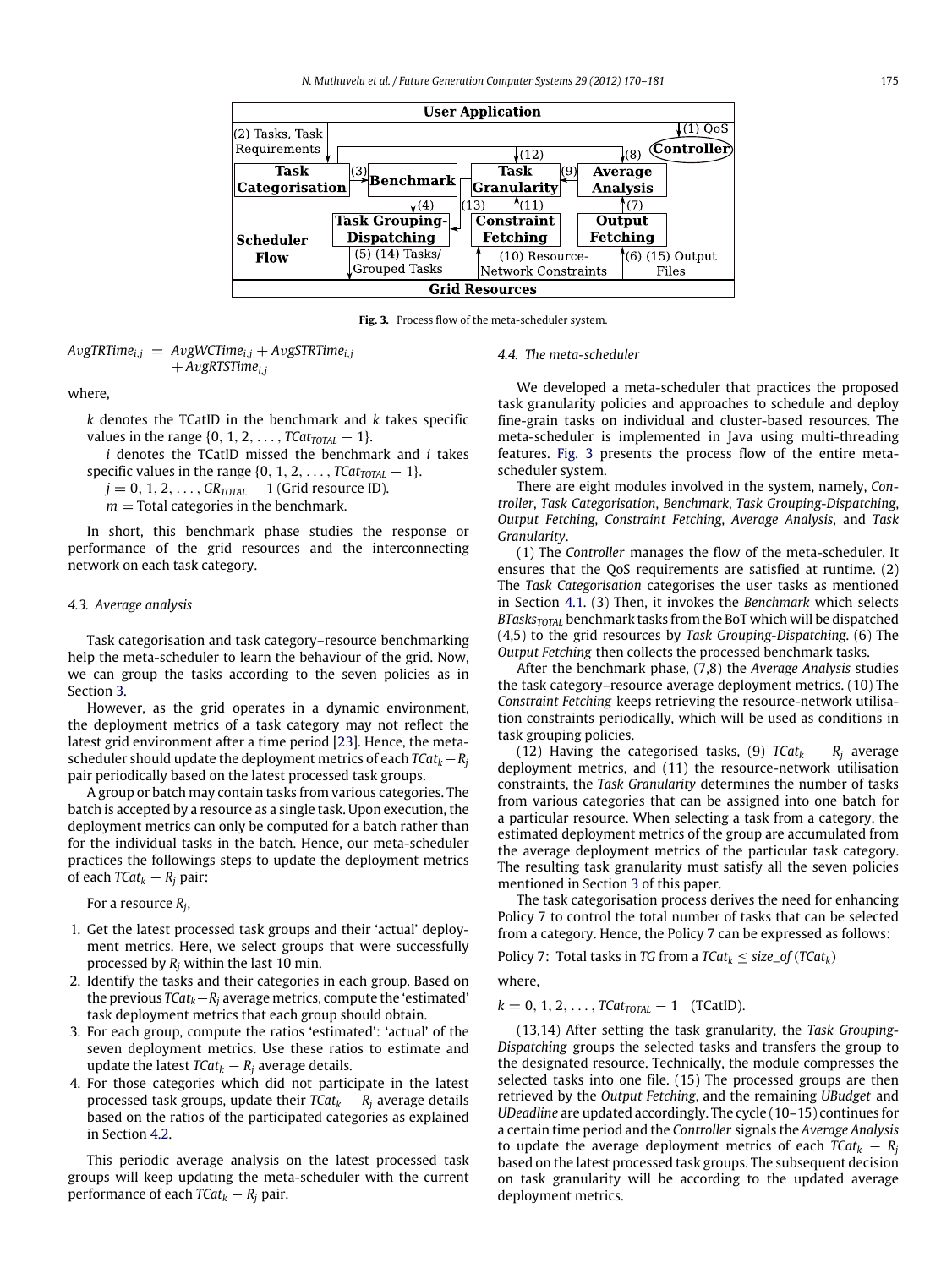<span id="page-6-2"></span>

| Grid resources. |                                                |             |               |                              |  |
|-----------------|------------------------------------------------|-------------|---------------|------------------------------|--|
| ID              | Resource name (location)                       | Total nodes | Total cores   | Operating system, speed, RAM |  |
| $R_0$           | ibm.mygridusbio.net.my (MIMOS, Malaysia)       |             | $8 \times 4$  | CentOS, 2.60 GHz, 15 GB      |  |
| $R_1$           | sun.mygridusbio.net.my (MIMOS, Malaysia)       | 16          | $16 \times 8$ | CentOS, 2.20 GHz, 32 GB      |  |
| $R_{2}$         | belle.csse.unimelb.edu.au (UNIMELB, Australia) |             | $1 \times 4$  | Ubuntu, 2.80 GHz, 2 GB       |  |
| $R_{3}$         | sigs.mmu.edu.my (MMU, Malaysia)                |             | $1 \times 4$  | OpenSUSE, 2.40 GHz, 2 GB     |  |

Eliminating synchronisation overhead: The resources are heterogeneous in terms of processing speed. When a particular resource completes its benchmark tasks, a set of instances of *Average Analysis*, *Constraint Fetching*, *Task Granularity*, and *Task Grouping-Dispatching* are initiated for that resource. Thus, the subsequent task scheduling, grouping, and deployment activities can be conducted for the resource without a delay. This eliminates the synchronisation overhead; there is no need for the metascheduler to wait for all the resources to complete their benchmark tasks before performing the next iteration of task grouping and deployment.

> The grid resources are not synchronised throughout the scheduling process. A task group is dispatched to a resource when the resource becomes idle.

Scheduling tasks to cluster nodes: In our grid environment, there is no direct connection between the meta-scheduler and the cluster nodes. The meta-scheduler can only access the head or master node of the cluster. It then submits the tasks to the cluster job queueing system which assigns the tasks to the idle nodes in the cluster. Therefore, before planning the task deployment, there is a need to enquire the cluster job queueing system about the number of idle nodes. The meta-scheduler prepares sufficient number of task groups so that it can utilise all the idle nodes simultaneously.

> When a processed task group is retrieved by the *Output Fetching*, the meta-scheduler plans the next task group to the cluster. Throughout the scheduling process, the meta-scheduler keeps track of the average number of nodes available in the cluster. This value will be used by the *Average Analysis* to measure the average performance of the cluster resource as a whole instead of the individual cluster nodes.

#### <span id="page-6-1"></span>**5. Performance evaluation**

In this section, we conduct three phases of experiments using our meta-scheduler to realise the effects of the task granularity policies. The following subsections deliver detailed explanations on the experimental set-up and the performance analysis.

## *5.1. Grid environment*

[Table 2](#page-6-2) presents the information of four grid resources used for our experiments. MIMOS, Malaysia [\[24\]](#page-10-22) is an active site connected to the EGEE infrastructure [\[25\]](#page-10-23). For our experiments, we use two PBS clusters, namely  $R_0$  and  $R_1$ , from MIMOS,  $R_2$  from the University of Melbourne (UNIMELB), Australia, and R<sub>3</sub> from Multimedia University (MMU), Malaysia. The client machine which runs the meta-scheduler is located in MMU, the same domain as *R*3. The machine is equipped with a dual-core CPU of 2.00 GHz and 3 GB RAM.

The client machine communicates with MIMOS and UNIMELB resources via conventional Internet connections, whereas it uses Intranet access to MMU resources. Simple SSH, SCP, and RSH protocols are used for authentications, file transmissions, and task executions.

#### <span id="page-6-3"></span>*5.2. Grid applications*

The experiments are conducted using two types of BoT applications, namely, parametric and non-parametric sweep applications.

*Application* 1: *Non-parametric sweep application*: This BoT comprises instances of six computational programs, namely, heat distribution, linear equation, finite differential equation, and three versions of PI computation. The instances of each program are to be executed using various parameter sets. There are 634 tasks in this BoT and the requirements of the tasks are *TFSize* (7–10 KB), *ETCPUTime* (0.07–10 min), and *OFSize* (0.05–5950 KB).

The majority of the tasks are considered fine-grain: 79.02% of the tasks have *ETCPUTime*  $\leq$  2 min and 78.86% of the tasks have *OFSize* ≤ 1000 KB.

*Application* 2: *Parametric sweep application*: As a test case for the parameter sweep application, we use the Evolutionary Multi-Objective Optimiser (EMO) [\[26\]](#page-10-24). EMO is an evolutionary optimiser based on genetic algorithms [\[27\]](#page-10-25) and it constitutes a perfect candidate to devise a parameter sweep scenario: the optimiser is a simple console application whose behaviour can be tuned by more than 25 parameters. The EMO application supports the optimisation of the well-known benchmark problems in the field [\[28\]](#page-11-5) and can be extended by integrating the function to optimise for real life applications. In order to cover a reasonable domain of possible scenarios for real life cases, we generate 149 tasks by exploring different combinations of the following parameters:

*Number of Generations*: The number of iterations that the algorithm is repeated before terminating; the values range from 50 to 500 stepping by 50.

*Number of Individuals*: The number of sampling points used at each iteration to evaluate the function to optimise; the values: 50, 100, 200, 300, 500.

With this tuning, the requirements of the tasks in this BoT are *TFSize* (120 KB), *ETCPUTime* (0.002–30 min), and *OFSize* (0.47–57.71 KB). 78.52% of the tasks have *ETCPUTime*  $\leq$  5 min. The remaining tasks can be considered as average- or coarse-grain as their *ETCPUTime* ranges up to a maximum of 30 min.

In our meta-scheduler, the tasks in both the applications are categorised according to: *TFSize* $_{CI}$  = 1 KB, *ETCPUTime* $_{CI}$  = 1 min, and *OFSize* $_{CI}$  = 500 KB.

#### *5.3. Performance analysis*

Three phases of experiments are conducted for our performance analysis.

#### <span id="page-6-0"></span>*5.3.1. Experiment phase I*

The goal of this phase is to analyse and compare the overhead involved in individual task deployment with group-based task deployment. We select 50 tasks with *ETCPUTime*  $\leq$  1 min and *OFSize*  $\leq$  16 KB from the non-parametric sweep BoT for further deployment on  $R_0$ . It involves 10 experiments and the task granularity for each experiment is indicated in [Table 3.](#page-7-0)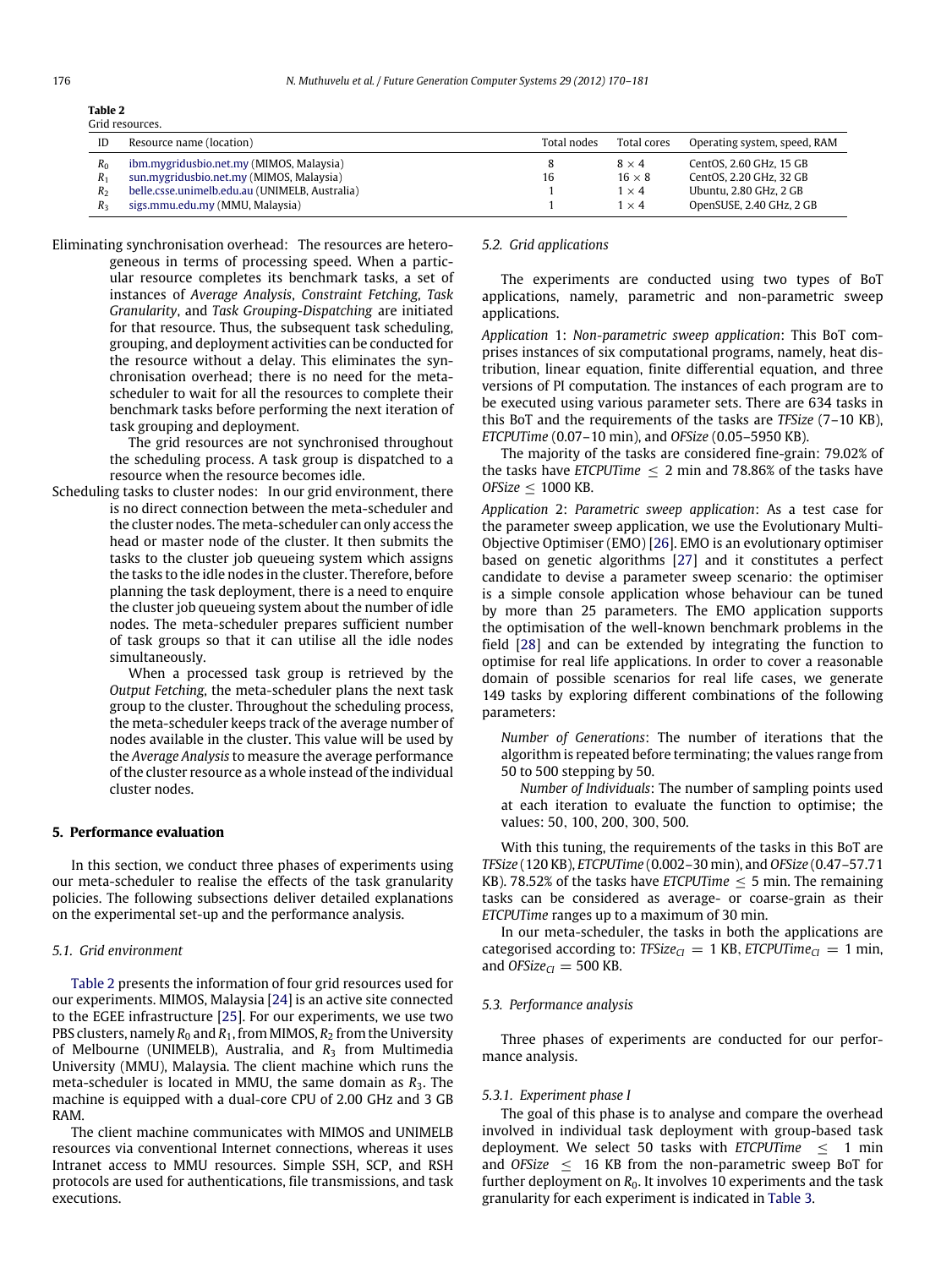<span id="page-7-1"></span><span id="page-7-0"></span>

**Fig. 4.** Performance charts from experiment phase I.

Experiment I reflects the conventional task deployment where the tasks are transmitted to  $R_0$  one-by-one; the task granularity is set to one. This induces 50 task executions and 100 file transmissions (50 for task file and 50 for output file transmissions).

In Experiment II, two tasks are grouped together before the deployment process. This incurs 25 task groups and 50 file transmissions. In Experiment X, 18 tasks are grouped into a batch. Thus, only three task groups are created and sent to  $R_0$  for executions. Throughout these experiments, all the eight nodes of  $R_0$  were free of processing loads, thus we could occupy the entire PBS queue of the cluster.

[Fig. 4](#page-7-1) shows the performance charts of the 10 experiments. [Fig. 4\(](#page-7-1)a) indicates that the conventional method consumes 14.45 min, whereas grouping two tasks before the deployment consumes 8.08 min. This shows a performance improvement of 44.09%. The minimum application turnaround time is achieved with an improvement of 65.38% when the granularity is eight (with seven task groups). One of the factors contributing towards this achievement is the utilisation of seven processing nodes in parallel, where one task group is assigned to one node.

[Fig. 4\(](#page-7-1)b) presents the transmission time involved in each experiment. The conventional method with 100 file transmissions spent 11.18 min, in contrast with a total of 1.71 min spent by the seven task groups of granularity eight. The transmission time is further analysed in terms of average time as shown in [Fig. 4\(](#page-7-1)c). We notice that, when the granularity is 16, the average output file transmission time reaches the peak with 23.32 s. However, there are only four output files to be transmitted, thus the overall transmission time still shows a better performance of 83.03% as compared to the conventional method.

[Fig. 4\(](#page-7-1)d) and (e) show the average task and output file size, and the resulting file size-transmission time ratio respectively. Despite the fluctuating network condition, the ratio reveals that an average of 0.73 KB of the task file are handled in one second during the conventional task deployment. On the other hand, the four task groups (granularity 16) are handled at 10.25 KB/s. This reveals that a better network utilisation can be achieved if we group the small files before the transmission and deployment activities.

The exact execution time of the 50 tasks in each experiment ranges from 8.69 min to 8.92 min. The 'actual' turnaround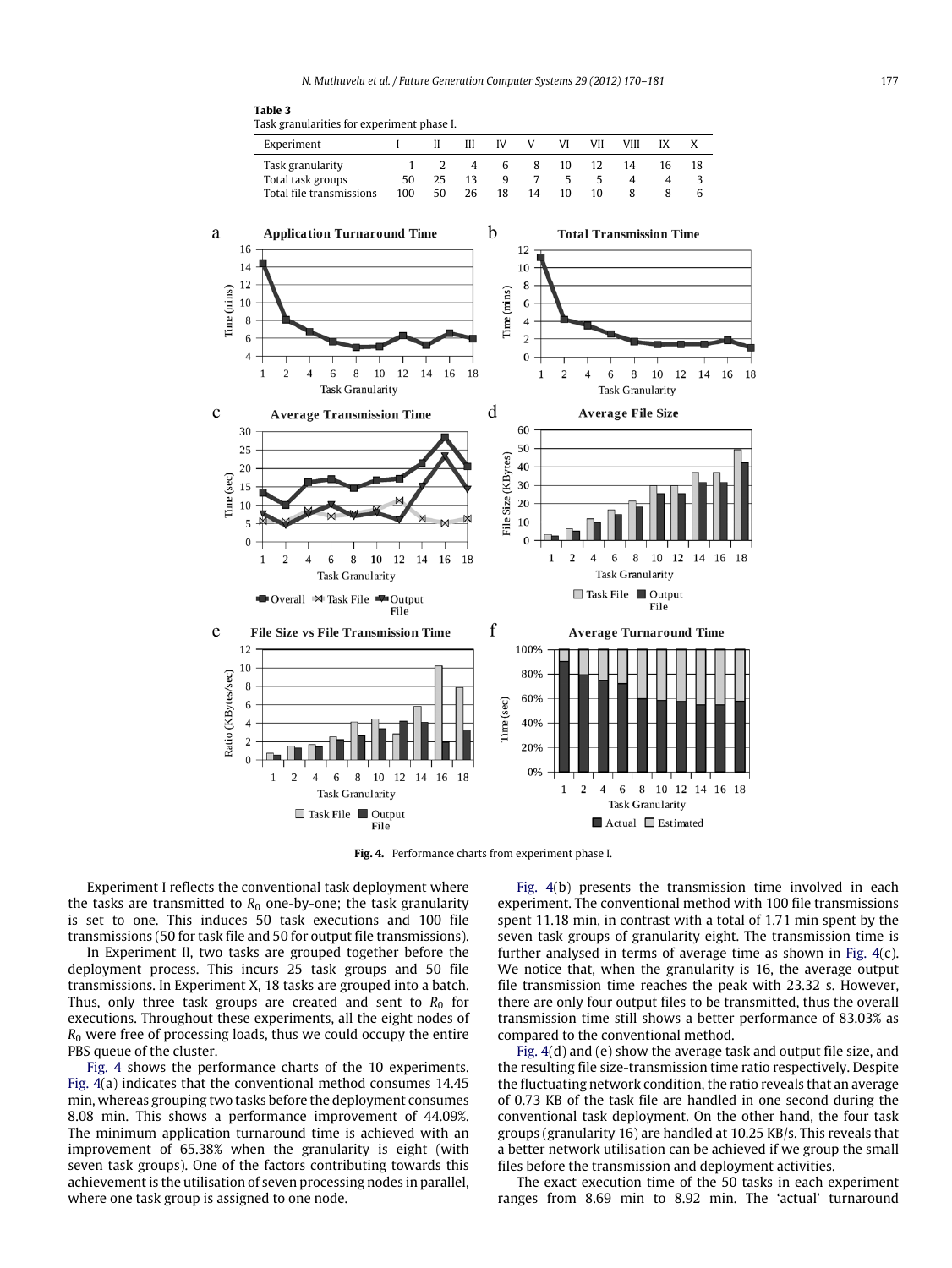<span id="page-8-0"></span>**Table 4** Resource-network utilisation constraints.

| Utilisation constraints   | Set I |    |         | Set II  |    |    |
|---------------------------|-------|----|---------|---------|----|----|
|                           | R1    | Rэ | $R_{2}$ | $R_{1}$ | Rэ | R2 |
| MaxCPUTime (min)          |       |    | 4       | 10      | 10 | 8  |
| MaxWCTime (min)           |       | 10 | 8       | 20      | 30 | 15 |
| MaxSpace (MB)             | 8     | 10 | 15      | 10      | 15 | ንበ |
| MaxTransTime (min)        |       | 6  | 5       | 4       | 6  |    |
| PCost (cost units per ms) | 5     |    |         | 5       |    |    |

time of a task is (transmission time + execution time + other overheads), whereas the 'estimated' turnaround time is (execution time  $+$  transmission time). In order to realise the impact of task grouping on the overall application processing overhead, we computed the average 'actual' turnaround time and average 'estimated' turnaround time of all the tasks. Then, we scaled the summation of average 'actual' and 'estimated' turnaround time to 100% as shown in [Fig. 4\(](#page-7-1)f).

As for the conventional method, the 'estimated' time is only 10% of the 100%. The 'actual' time is 9 times more than the 'estimated' time. Better performance is observed starting from granularity eight with 'actual' time 60% and 'estimated' time 40%. The minimum overhead is achieved with granularities 14 and 16 with the 'actual' time being 55% and 'estimated' time being 45%.

#### *5.3.2. Experiment phase II*

Upon realising the need for task grouping, in this section, we test the performance of the proposed meta-scheduler based on resource-network utilisation constraints (Policies 1–4) and task availability (Policy 7). We plan four experiments for performance comparisons:

- Experiment I: Conventional scheduling where a task is deployed as a resource or a cluster node becomes available.
- Experiment II: Grouping is done based on the policies with the maximum task granularity set to 20.
- Experiment III: Grouping is done based on the policies with no limit imposed on the task granularity.
- Experiment IV: Grouping is done based on the policies for resources with extended utilisation constraints.

Experiment I is conducted using the conventional task deployment method. Experiments II–IV follow the proposed approaches and process flow shown in Section [4.](#page-3-0) All the 634 tasks from the non-parametric sweep BoT are used in this phase.

At the time of the experiments, the entire PBS queue of *R*<sup>0</sup> was reserved for other users and on average, only six nodes were available from  $R_1$ . Hence, in total we used eight processing nodes from  $R_1$ ,  $R_2$ , and  $R_3$  throughout the experiments. [Table 4](#page-8-0) shows the utilisation constraints imposed on the three resources. Set I constraints are used in Experiments II and III, while the extended constraints in Set II are used in Experiment IV.

During Experiments II–IV, the meta-scheduler arranges the 634 tasks into 25 categories based on the class intervals mentioned in Section [5.2.](#page-6-3) The resulting task categories are:

0–328, 1–59, 2–32, 3–16, 4–21, 5–12, 6–12, 7–7, 8–9, 9–10, 10–8, 11–9, 12–16, 13–12, 14–8, 15–6, 16–8, 17–6, 18–3, 19–14, 20–14, 21–9, 22–6, 23–6, 24–3.

For example, 0–328 indicates 328 tasks in category 0.

The first 30% dominating categories are 0, 1, 2, 4, 3, 12, 19. Two tasks from each dominating category are deployed on every resource during the benchmark phase; 14 tasks per resource. Hence, in total, 42 tasks are processed by the three resources before the first average analysis iteration.

[Table 5](#page-8-1) shows the number of groups and the corresponding task counts deployed on the resources during the experiments. In

<span id="page-8-1"></span>

| Table 5                               |
|---------------------------------------|
| Task deployment, experiment phase II. |

| Resource | Deployment |     | Experiment |     |     |  |
|----------|------------|-----|------------|-----|-----|--|
|          |            | I   | H          | Ш   | IV  |  |
| $R_1$    | Groups     | 301 | 193        | 166 | 89  |  |
|          | Tasks      | 301 | 388        | 352 | 426 |  |
| $R_{2}$  | Groups     | 109 | 35         | 32  | 25  |  |
|          | Tasks      | 109 | 58         | 83  | 63  |  |
| $R_{3}$  | Groups     | 224 | 49         | 47  | 31  |  |
|          | Tasks      | 224 | 188        | 199 | 145 |  |
| Total    | Groups     | 634 | 277        | 245 | 145 |  |
|          | Tasks      | 634 | 634        | 634 | 634 |  |

Experiment II, the meta-scheduler limits the maximum number of tasks in a group to 20 and in total, 277 task groups are formed at runtime. In Experiment III, no such condition is imposed, hence, 245 groups with higher granularities are deployed on the resources. When the resource *MaxCPUTime*, *MaxWCTime*, and *MaxSpace* are extended to support higher granularities in Experiment IV, in total, only 145 groups are created by the metascheduler.

The group count indicates the total task and output file transmission iterations to and from the resources. Experiment IV involves only 145  $\times$  2 file transmission iterations as compared to  $634 \times 2$  transmission iterations in the conventional deployment. The task count conveys the granularity of the groups (the number of tasks) processed by each resource. For example, in Experiment III,  $R_1$  (with six active nodes) processed 166 groups with 352 tasks which is 55.52% of the total tasks;  $R_2$  handled 32 groups with 83 tasks; and R<sub>3</sub> executed 47 groups with 199 tasks. Out of the participating eight processing nodes, *R*<sup>3</sup> delivers a better performance as it completed 31.39% of the tasks. This is due to the domain of  $R_3$  which is same as the meta-scheduler and  $R_3$  is a dedicated machine for our experiments.

The performance charts of Experiment Phase II are presented in [Fig. 5.](#page-9-0) Conventional task deployment without any prior planning or analysis consumes 377.83 min to complete the 634 tasks. Experiment II–IV spent 51.20%, 48.47%, and 67.51% of the conventional time respectively as conveyed in [Fig. 5\(](#page-9-0)a). The minimum application turnaround time is achieved in Experiment III when the task granularity is decided merely based on the resource-network utilisation constraints. [Table 6](#page-9-1) lists the granularity for each resource during Experiment III and the number groups created at runtime. For example, for  $R_2$ , apart from the 14 benchmark tasks, only 18 task groups are created; 12 groups hold one task each (12 : 12); one group has two tasks  $(1:2)$ ; three groups contains nine tasks each  $(3:27)$ ; and two groups has 14 tasks each  $(2:28)$ .

On the other hand, when the resource-network utilisation constraints are extended in Experiment IV, we notice that the turnaround time has increased to 255.08 min. Grouping many tasks until reaching the extended constraints (*MaxCPUTime*, *MaxWCTime*, and *MaxSpace*) results in course-grain groups. Each node will handle fewer groups with higher granularities. This reduces the optimal degree of parallelism suitable for this BoT. In addition, course-grain task groups increases the overhead at the resource site: task packing and unpacking time, and task waiting time. We observed that, on average, the wall-clock time of a task in Experiment IV is 13.61 min and the relevant overhead is 6.25 min. In contrast, as presented in [Fig. 5\(](#page-9-0)c), Experiment III reduces the overhead up to 89.44%.

Another interesting observation is the processing cost which depends on the task CPU time and the charges imposed by the resources. [Fig. 5\(](#page-9-0)d) shows the total task CPU time utilised at the resources (as for *R*1, the average CPU time consumed at each node is computed). When handling the higher granularity tasks with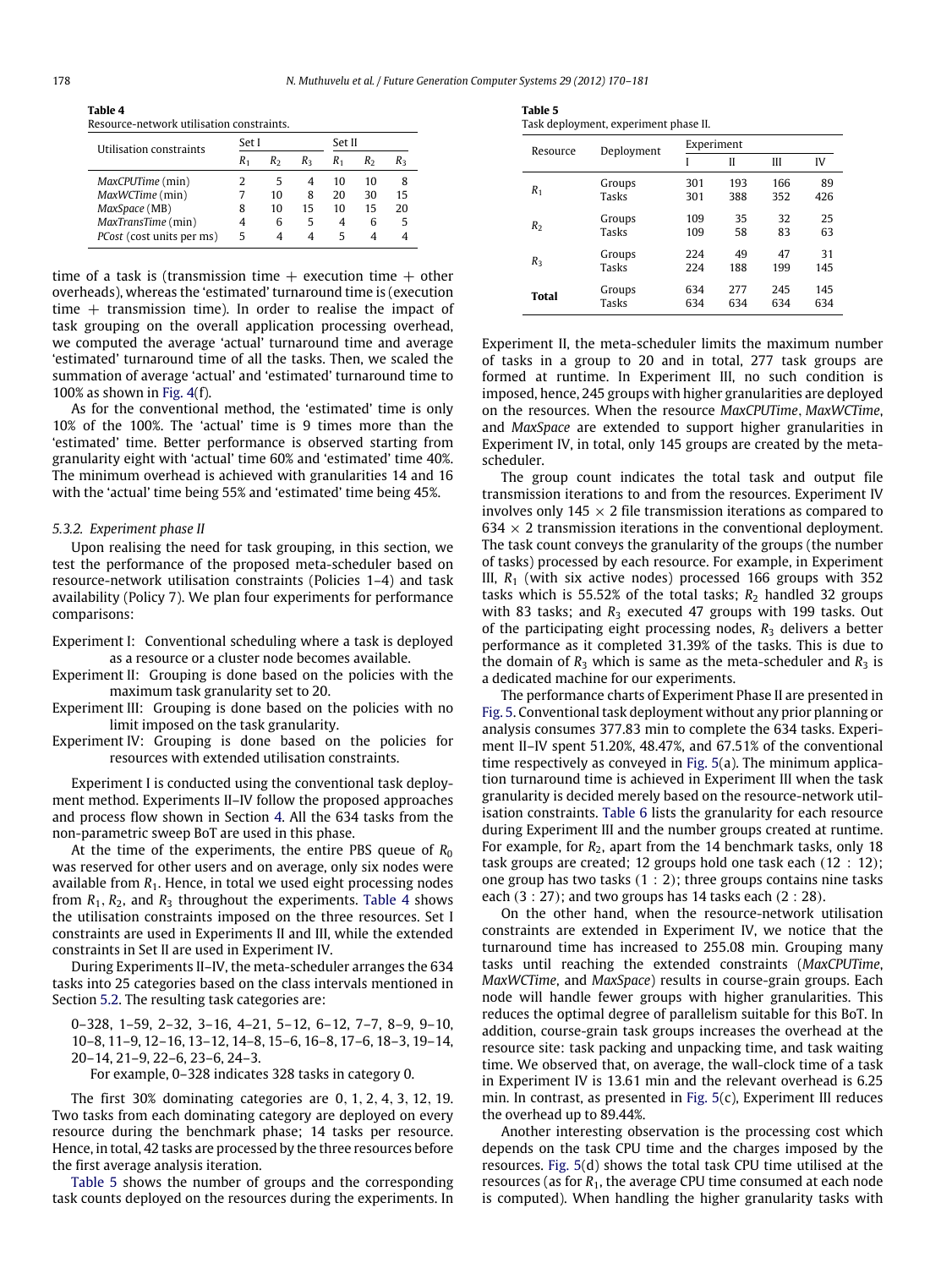<span id="page-9-0"></span>

**Fig. 5.** Performance charts from experiment phase II.

<span id="page-9-1"></span>**Table 6** Task deployment, experiment III.

| Granularity         | Group:Task                |       |         |  |  |
|---------------------|---------------------------|-------|---------|--|--|
|                     | R <sub>2</sub><br>$R_{1}$ |       | $R_{3}$ |  |  |
| 1 (Benchmark)       | 14:14                     | 14:14 | 14:14   |  |  |
| 1                   | 116:116                   | 12:12 | 12:12   |  |  |
| 2                   | 8:16                      | 1:2   |         |  |  |
| 3                   |                           |       | 7:21    |  |  |
| 4                   | 10:40                     |       | 1:4     |  |  |
| 5                   | 6:30                      |       | 4:20    |  |  |
| 6                   | 1:6                       |       | 3:18    |  |  |
| 7                   | 3:21                      |       | 2:14    |  |  |
| 9                   |                           | 3:27  | 1:9     |  |  |
| 12                  | 1:12                      |       |         |  |  |
| 13                  | 4:52                      |       |         |  |  |
| 14                  |                           | 2:28  |         |  |  |
| 15                  | 3:45                      |       |         |  |  |
| 29                  |                           |       | 3:87    |  |  |
| Total Groups: Tasks | 166:352                   | 32:83 | 47:199  |  |  |

lower degree of parallelism, the nodes spend more time for task decompression, I/O operations, and output compression. Hence, the total CPU time increases in Experiments II–IV as compared to the conventional task deployment. The impact can be seen on the resulting processing cost in [Fig. 5\(](#page-9-0)b). In short, we can conclude that Experiment III provides the best application turnaround time when the grouping is done based on the resource-network utilisation constraints. However, QoS requirements need to be considered in order to utilise the resources in an economical manner.

## *5.3.3. Experiment phase III*

In Experiment Phase II, we realise the need for considering QoS requirements when grouping the tasks. Hence, in this Experiment Phase III, the meta-scheduler considers all the seven policies pertaining to resource-network utilisation constraints, QoS requirements, and task availability. The policies and task grouping approaches are tested on the EMO application using three experiments:

Experiment I: Conventional scheduling where a task is deployed as a resource or a cluster node becomes available.

Experiment II: Grouping is done based on the policies with no limit imposed on the task granularity.

Experiment III: Grouping is done based on the policies for resources with extended utilisation constraints.

Resource-network utilisation constraints similar to those shown in [Table 4](#page-8-0) are used for this phase. Set I constraints are applied for Experiment II and Set II constraints for Experiment III.

During Experiments II and III, the meta-scheduler produced 19 categories comprising the 149 tasks. Two tasks from 20% of the dominating categories are selected for the benchmark phase. Eventually 64 groups are created in Experiment II and 56 groups in Experiment III.

[Fig. 6](#page-10-26) shows the resulting time and cost consumptions upon performing task grouping based on the seven policies. The conventional deployment required 96.81 min to complete all the 149 tasks in the BoT. Experiment II consumed 73.48 min, revealing a performance improvement of 24.10%. Experiment III with extended constraints used 89.77 min which is only 7.27% better than the conventional method.

Chart (b) shows the total processing cost charged for the three experiments. Experiment II results in the minimum cost which saves 11.01% of the amount spent for the conventional method. Meanwhile, Experiment III could save up to 2.9%.

It can be noticed that when grouping the tasks according to the extended utilisation constraints, we should limit the number of tasks in the group in order to achieve the minimum application processing time and cost. This is a major concern in a commercial grid where the users reserve the resources in advance [\[29\]](#page-11-6). The users have limited budget to process all the application tasks within the reserved period. In such a scenario, heuristic methods can be used to adaptively limit the task granularity by learning the grid status, and predicting the time and budget utilisation prior to the task grouping and deployment.

The design of the meta-scheduler can be extended to accommodate a service-oriented grid environment [\[30\]](#page-11-7) in which grid services are available through web service interfaces (e.g. the Open Grid Service Architecture (OGSA)) [\[31](#page-11-8)[,32\]](#page-11-9). The meta-scheduler can cooperate with the grid data management service (e.g. Globus Reliable File Transfer (RFT) [\[33\]](#page-11-10)) for transmitting task and output files to and from the grid resources. In addition, the grid monitoring and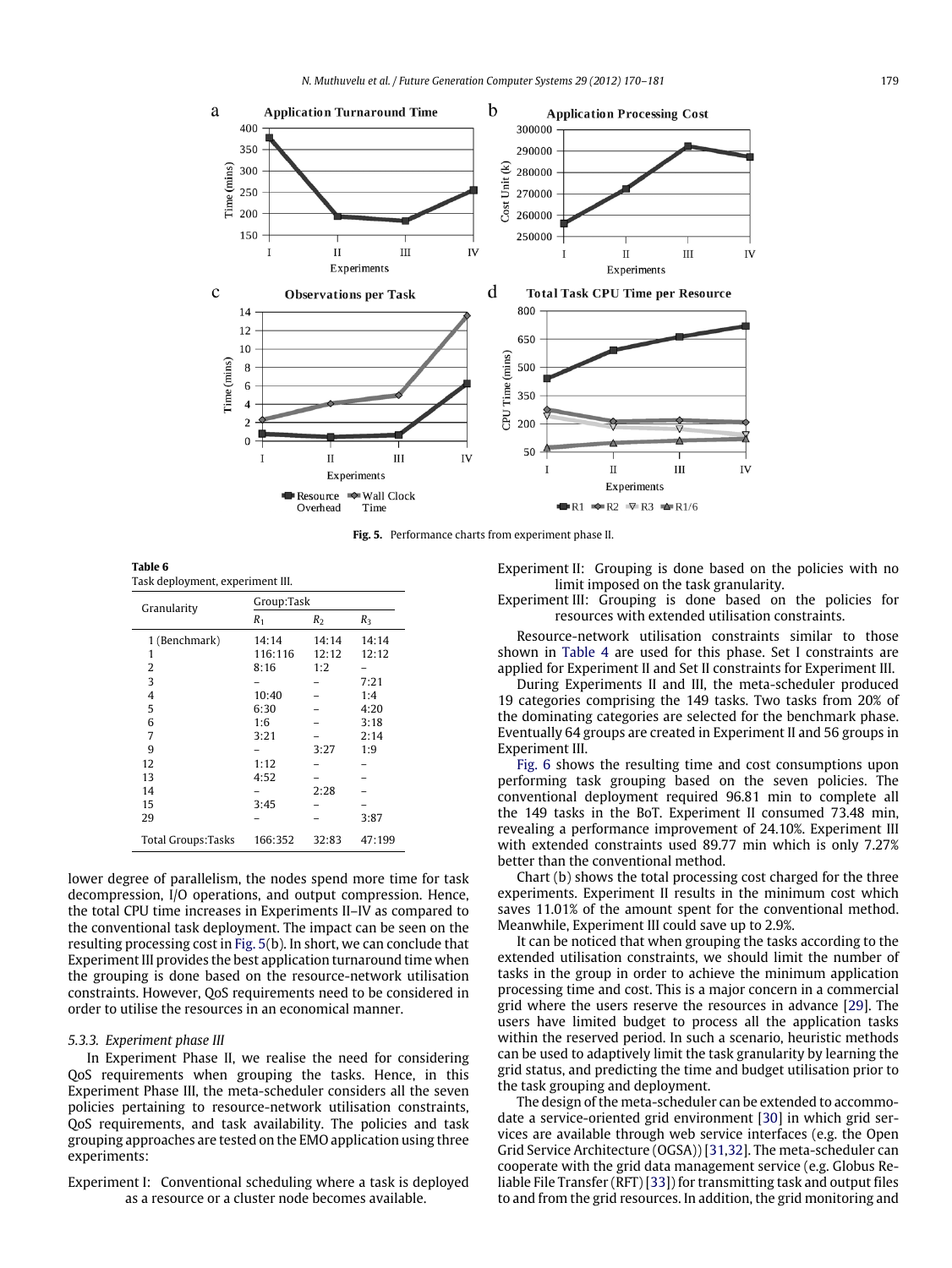<span id="page-10-26"></span>

**Fig. 6.** Performance charts from experiment phase III.

information service, and the resource allocation manager service can be used for learning the specification of the grid resources, executing the tasks, and for monitoring the task progress [\[34\]](#page-11-11). During the deployment, multiple task can be grouped into a single task execution service [\[32\]](#page-11-9) according to the task granularity policies proposed in this paper.

#### <span id="page-10-4"></span>**6. Conclusion**

In this paper, we proposed policies and approaches for deciding the task granularity at runtime based on resource-network utilisation constraints, QoS requirements, and the latest average task deployment metrics. Our idea is implemented in a metascheduler which is tested in a real grid environment. The metascheduler deals with individual and clustered nodes without any synchronisation overhead. The approaches in the meta-scheduler support both parametric and non-parametric sweep BoTs. The experiments show that our proposed approaches lead towards an efficient and economical way of utilising the grid resources.

Our approach can be adapted to accommodate work-flow applications, data-intensive applications, and task migrations. In addition, the policies and task grouping can be coordinated with grid resource reservation techniques in order to achieve a better resource utilisation within the reserved or allocated time slots. The policy set given in this paper can be extended to control memory usage and total running or waiting tasks as desired by the resource providers.

#### **Acknowledgements**

This paper is an extended version of ICA3PP 2010 [\[16\]](#page-10-14). Here, we would like to acknowledge e-ScienceFund, Ministry of Science, Technology, and Innovation (MOSTI), Malaysia, and Endeavour Awards, Department of Innovation, Industry, Science and Research (DIISR), Australia, for supporting the research work and the development of the meta-scheduler described in this paper. We would also like to thank MIMOS for providing resources for our experiments.

*Role of the funding source*

The fund from MOSTI was used to initiate this project in terms of resource set-up, consultations, simulations, and conference paper publications. The awards from DIISR gave the opportunity to conduct the extended research work (towards the development of the meta-scheduler) at the Cloud Computing and Distributed Systems (CLOUDS) Laboratory, Dept. of Computer Science and Software Engineering, The University of Melbourne, Australia.

#### **References**

- <span id="page-10-0"></span>[1] C. Kesselman, I. Foster, The Grid: Blueprint for a New Computing Infrastructure, 2. a. ed., Morgan Kaufmann Publishers, 2003.
- [2] M. Baker, R. Buyya, D. Laforenza, Grids and grid technologies for wide-area distributed computing, Software: Practice and Experience 32 (15) (2002) 1437–1466.
- [3] B. Jacob, M. Brown, K. Fukui, N. Trivedi, Introduction to Grid Computing, IBM Publication, 2005.
- <span id="page-10-1"></span>[4] F. Berman, G.C. Fox, A.J.G. Hey (Eds.), Grid Computing — Making the Global
- <span id="page-10-2"></span>Infrastructure a Reality, Wiley and Sons, 2003. [5] S. Venugopal, R. Buyya, W. Lyle, A grid service broker for scheduling e-science applications on global data grids, Concurrency and Computation: Practice and Experience 18 (2006) 685–699.
- <span id="page-10-3"></span>[6] R. Buyya, S. Date, Y. Mizuno-Matsumoto, S. Venugopal, D. Abramson, Neuroscience instrumentation and distributed analysis of brain activity data: a case for escience on global grids: Research articles, Concurrency and Computation: Practice and Experience 17 (15) (2005) 1783–1798.
- <span id="page-10-5"></span>[7] E.G. Coffman Jr., M. Yannakakis, M.J. Magazine, C. Santos, Batch sizing and job sequencing on a single machine, Annals of Operation Research 26 (1–4) (1990) 135–147.
- <span id="page-10-6"></span>[8] T. Cheng, M. Kovalyov, Single machine batch scheduling with sequential job processing, IIE Transactions 33 (5) (2001) 413–420.
- <span id="page-10-7"></span>[9] G. Mosheiov, D. Oron, A single machine batch scheduling problem with bounded batch size, European Journal of Operational Research 187 (3) (2008) 1069–1079.
- <span id="page-10-8"></span>[10] H. James, K. Hawick, P. Coddington, Scheduling independent tasks on metacomputing systems, in: Proceedings of Parallel and Distributed Computing Systems, Fort Lauderdale, US, 1999, pp. 156–162.
- <span id="page-10-9"></span>[11] A.C. Sodan, A. Kanavallil, B. Esbaugh, Group-based optimizaton for parallel job scheduling with scojo-pect-o, in: Proceedings of the 22nd International Symposium on High Performance Computing Systems and Applications, IEEE Computer Society, Washington, DC, USA, 2008, pp. 102–109.
- <span id="page-10-10"></span>[12] K.E. Maghraoui, T.J. Desell, B.K. Szymanski, C.A. Varela, The internet operating system: Middleware for adaptive distributed computing, International Journal
- <span id="page-10-11"></span>of High Performance Computing Applications 20 (4) (2006) 467–480. [13] W.K. Ng, T. Ang, T. Ling, C. Liew, Scheduling framework for bandwidthaware job grouping-based scheduling in grid computing, Malaysian Journal of Computer Science 19 (2) (2006) 117–126.
- <span id="page-10-12"></span>[14] J.H. Stokes, Behind the benchmarks: Spec, gflops, mips et al.
- <span id="page-10-13"></span>[http://arstechnica.com/cpu/2q99/benchmarking-2.html,](http://arstechnica.com/cpu/2q99/benchmarking-2.html) 2000. [15] N. Muthuvelu, I. Chai, E. Chikkannan, An adaptive and parameterized job grouping algorithm for scheduling grid jobs, in: Proceedings of the 10th International Conference on Advanced Communication Technology, volume
- <span id="page-10-14"></span>2, 2008, pp. 975–980. [16] N. Muthuvelu, I. Chai, E. Chikkannan, R. Buyya, On-line task granularity adaptation for dynamic grid applications, in: Proceedings of the 10th International Conference on Algorithms and Architectures for Parallel Processing, volume 6081, 2010, pp. 266–277.
- <span id="page-10-15"></span>[17] N. Muthuvelu, I. Chai, E. Chikkannan, R. Buyya, Batch resizing policies and techniques for fine- grain grid tasks: the nuts and bolts, Journal of Information Processing Systems 7 (2) (2011) 299–320.
- <span id="page-10-16"></span>[18] J. Feng, G. Wasson, M. Humphrey, Resource usage policy expression and en-forcement in grid computing, in: Proceedings of the 8th IEEE/ACM International Conference on Grid Computing, IEEE Computer Society, Washington, DC, USA, 2007, pp. 66–73.
- <span id="page-10-17"></span>[19] R.G.O. Arnon, Fallacies of distributed computing explained. [http://www.webperformancematters.com/,](http://www.webperformancematters.com/) 2007.
- <span id="page-10-18"></span>[20] N. Ranaldo, E. Zimeo, A framework for qos-based resource brokering in grid computing, in: Proceedings of the 5th IEEE European Conference on Web Services, the 2nd Workshop on Emerging Web Services Technology, Vol. 313, Halle, Germany, Birkhuser, Basel, 2007, pp. 159–170.
- <span id="page-10-19"></span>[21] M. Rahman, R. Ranjan, R. Buyya, Cooperative and decentralized workflow scheduling in global grids, Future Generation Computer Systems 26 (5) (2010) 753–768.
- <span id="page-10-20"></span>[22] B. Lowekamp, B. Tierney, L. Cottrell, R.H. Jones, T. Kielmann, M. Swany, A hierarchy of network performance characteristics for grid applications and services, June 2003.
- <span id="page-10-21"></span>[23] P. Huang, H. Peng, P. Lin, X. Li, Static strategy and dynamic adjustment: an effective method for grid task scheduling, Future Generation Computer Systems 25 (8) (2009) 884–892.
- <span id="page-10-22"></span>[24] Malaysian institute of microelectronic systems (mimos), [http://www.mimos.my/.](http://www.mimos.my/)
- <span id="page-10-23"></span>[25] Enabling grids for e-science (egee), [http://www.eu-egee.org/.](http://www.eu-egee.org/)
- <span id="page-10-24"></span>[26] M. Kirley, R. Stewart, Multiobjective evolutionary algorithms on complex networks, in: Proceedings of 4th International Conference Evolutionary Multi-Criterion Optimization, in: Lecture Notes Computer Science, vol. 4403, 2007.
- <span id="page-10-25"></span>[27] D.E. Goldberg, Genetic Algorithms in Search, Optimization and Machine Learning, Addison-Wesley Longman Publishing Co., Inc, Boston, MA, USA, 1989.